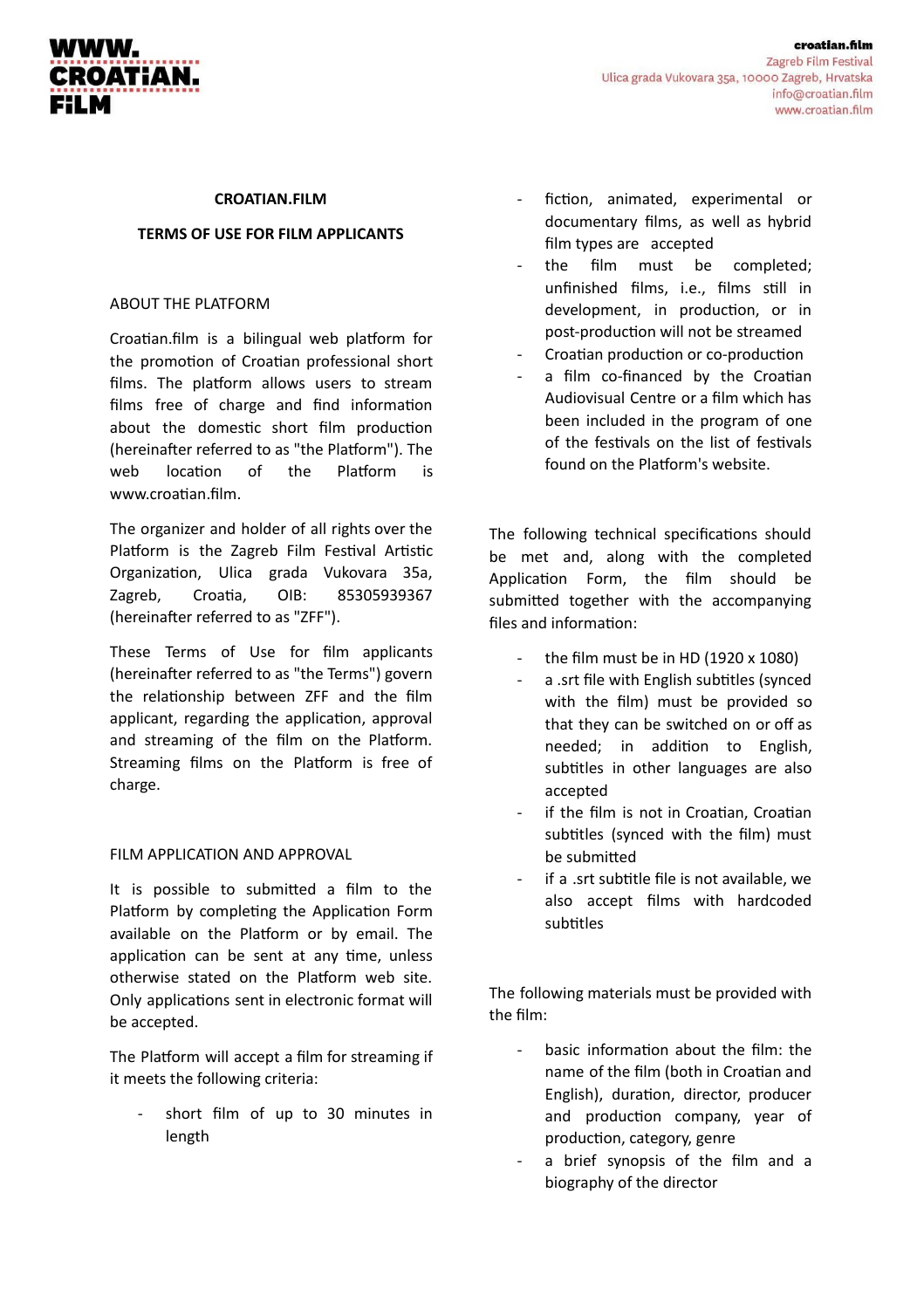

- maximum resolution photos, preferably in HD (1920 x 1080)
- all other relevant information (scriptwriter, cast, editor, sound production, cinematographer, festivals and awards, etc.).

If you are unable to submit a film that meets all of the above specifications, please contact us.

The submitted film should meet the following thematic, stylistic and production criteria:

- it must be of interest to the Republic of Croatia, i.e. to Croatian and European cinematography
- it should contextualize Croatian culture within the European framework
- it should promote intercultural dialogue and the development of civil society
- it must be professionally realized, of high quality and innovative in content
- it should contribute to the international promotion of Croatian film, filmmakers and film workers
- It must be of importance to the preservation of Croatia's cultural heritage and cultural identity.

The decision to approve a film for streaming on the Platform is done at the discretion of ZFF, within 30 days of the date of submission of the application. ZFF is authorized to refuse to stream a submitted film if the film does not meet the criteria listed in these Terms of Use. If it deems it necessary, ZFF has the right to request that additional conditions regarding the film or the film applicant be met if it determines that meeting additional conditions is in the best interest of the Platform, the entities supporting and financing the Platform,

in the public interest or in order to comply with regulations. ZFF has discretionary power to approve the streaming of a film that does not meet all the technical criteria specified, as long as it meets valuable thematic and stylistic criteria.

The film applicant has the right to request the removal of their film from the Platform at any time. ZFF will comply with such a request without delay and no later than 30 days after the request is submitted.

## FILM STREAMING

By submitting a film to the Platform, the applicant authorizes ZFF to stream the film on a non-exclusive basis to third parties, on the grounds of the provisions of these Terms. ZFF shall not sell the rights of the film under any circumstances, and it shall not distribute the film for financial compensation outside of the Platform. The use of the film without authorization is strictly prohibited.

The applicant is informed that streaming of the film on the Platform is free of charge and hereby waives all and any rights to compensation from ZFF for streaming the film on the Platform.

The applicant allows ZFF to use the film, any segment of the film or any information related to the submitted film for the promotion of the Platform.

## WARRANTIES AND LIABILITIES

By submitting the film, the applicant acknowledges and guarantees that they are authorized to submit the film for streaming on the Platform and that they have all the necessary authorizations and permissions regarding copyright and other related rights, trademarks or other intellectual property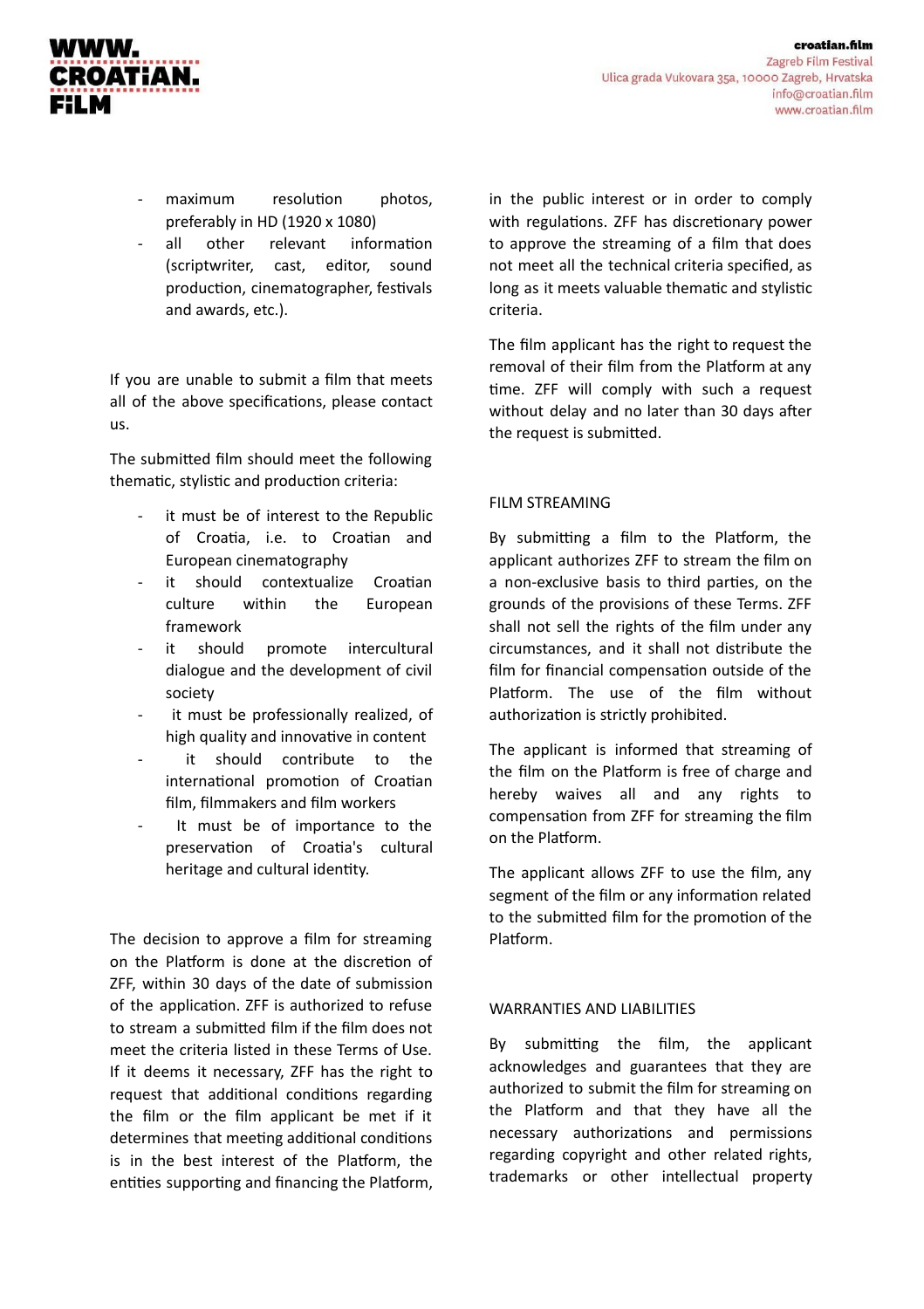

rights contained in the film or any part of the submitted film, including the rights to the use of music in the film. By submitting the film, the applicant guarantees that they are the exclusive holder of the rights to the submitted film and that they are authorized to allow the film to be shown to third parties without compensation.

The Platform, ZFF and all ZFF representatives and employees act in good faith and are not responsible for unauthorized streaming of the film, which may result in potential claims by third parties. The applicant agrees to protect the Platform, ZFF, their representatives and employees from any demands, claims, losses, damages and liability and to fully compensate them for any damages and costs that may arise from third party claims related to the submitted film and its streaming. In the event of any doubt or indication of a problem, the film applicant is obliged to immediately inform ZFF of any possible requests and actions of third parties regarding the submitted film.

ZFF is authorized to exclude a film from streaming on the Platform at any time if said film is the object of any requests from third parties, or if it is determined that the film contains other deficiencies, or if the quality of the film is deemed unsatisfactory.

ZFF is not responsible for any damages that may be incurred to the film applicant as a result of the actions of Platform users. In the event of such damage, to the extent permitted, ZFF will assist the film applicant in order to minimize the consequences of the damage. ZFF will do everything in its power to prevent, but is not liable for any misuse of a film that is beyond the control of ZFF.

### USE OF THE PLATFORM

The film applicant is obliged to make provisions to satisfy all technical requirements for their own use of the Platform, e.g. adequate hardware and software, power supply and internet connection.

ZFF does not guarantee that the use of the Platform will be uninterrupted or trouble-free. The film applicant acknowledges that access to the Platform may at times be interrupted, temporarily unavailable or suspended for routine maintenance of the website or for other reasons for which ZFF is not liable.

The film applicant is aware and hereby acknowledges that technical and connectivity issues may occur while using the website, which may cause temporary interruption of the use of the Platform. Such and similar events are beyond the control of ZFF and ZFF is therefore not responsible for any loss of information or damage that may occur during such events. ZFF will not be liable for any damages that may be incurred from the use or inability to use the Platform or for damages that could be incurred to the film applicant due to the interruption of availability, non-publishing or deletion of content, or errors in the operation of the website or the Platform.

All content, documents and information published on the Platform are protected by copyright and other intellectual property rights, and may not be published, reproduced, distributed or otherwise used without the prior written consent of the holder of respective rights.

Website visitors and film applicants are not allowed to download, duplicate, modify, edit, distribute, display, delete, send, sell, resell, adapt, modify content, create derivatives, include on other websites or media, or use the Platform in any way other than for personal and home use.

The editorial content of the Platform and the website is the property of ZFF.